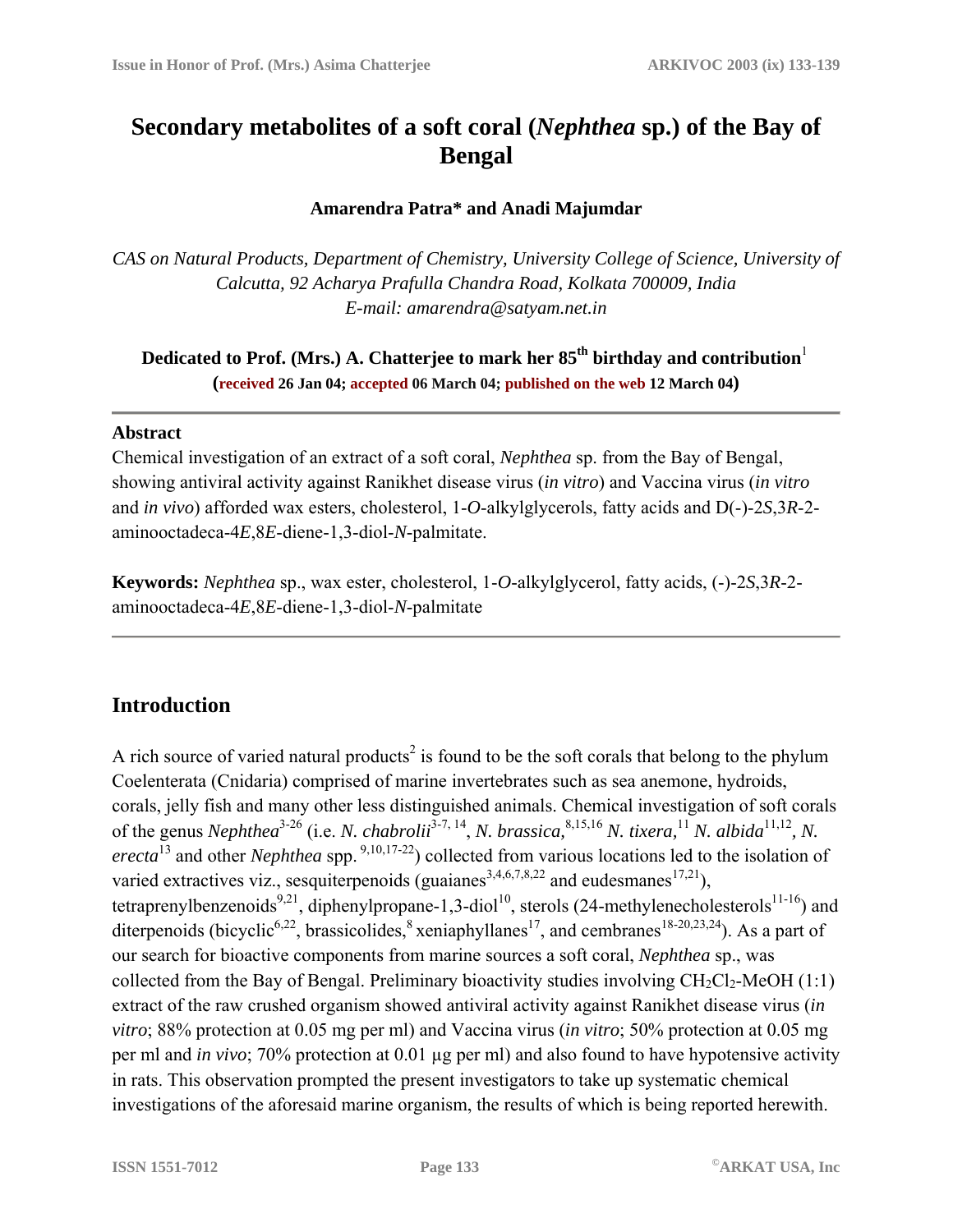### **Results and Discussion**

Chromatographic resolution of the extract of the *Nephthea* species had afforded wax esters, cholesterol, 1-*O*-alkylglycerols, fatty acids and a new ceramide<sup>25,26</sup> (1). The amorphous material **1** displayed a broad IR absorption band at 3100-3500 cm-1 characteristic for *NH* and *OH* groups and an absorption band at 1650 cm-1 for an amide *CO.* Further **1** readily afforded a diacetate (**2**). The proton networks in both **1** and **2** were established by extensive homodecoupling as well as COSY-90 experiments involving them. The  ${}^{1}H$  NMR spectrum of the ceramide showed signals at  $\delta$  6.26 (1H, br. d, very slowly exchanged by D<sub>2</sub>O) corresponding to an amide proton coupling with a signal at  $\delta$  3.91 (m). The methylene protons of hydroxymethyl group resonated at  $\delta$  3.93 (1H, dd, J = 10.5, 3.3 Hz) and 3.69 (1H, br. d, J = 10.5 Hz). The methine proton multiplet at  $\delta$ 3.91 also coupled with the proton resonating at  $\delta$  4.31 (1H, t). The latter proton, geminal to a hydroxyl group, was coupled to an olefinic proton resonating at  $\delta$  5.54 (1H, dd, J = 15.5 and 6.4 Hz) which in turn was coupled to the resonance at  $\delta$  5.78 (1H, dt, J = 15.5 and 6.4 Hz).



The latter signal was further coupled to a signal at  $\delta$  2.10 (4H, m, allylic methylenes) which again coupled with the resonance at  $\delta$  5.42 (1H, dt, J = 15.0 and 5.8 Hz). The latter interacted with the signal at  $\delta$  5.36 (1H, dt, J = 15.0 and 5.8 Hz). Thus a –CONHCH(CH<sub>2</sub>OH)-CH(OH)- $CH=CH-(CH<sub>2</sub>)<sub>2</sub>-CH=CH-CH<sub>2</sub>-$  system was present. Again, <sup>1</sup>H NMR spectrum also displayed signals at  $\delta$  2.23 (2H, t, J = 7.6 Hz) for –CO-CH<sub>2</sub>-CH<sub>2</sub>-, 1.64 (2H, m) for CO-CH<sub>2</sub>-CH<sub>2</sub>-CH<sub>2</sub>-, 1.25 (huge, br. s) for several methylene protons of long chain fatty alkyl moiety and 0.88 (6H, t,  $J = 6.6$  Hz) for methyl protons of two terminal ethyl groups. EIMS and FAB MS of the ceramide conclusively established its structure as 2-aminooctadeca-4*E*,8*E*-diene-1,3-diol-*N*-palmitate (**1**). EIMS spectrum displayed base peak at  $m/z$  281 (C<sub>18</sub>H<sub>33</sub>O<sub>2</sub><sup>+</sup>) and a prominent one at 298 for [C<sub>15</sub>H<sub>31</sub>CONH=CHCH<sub>2</sub>OH]<sup>+</sup>. The positive ion LISIMS using  $m$ -O<sub>2</sub>N-C<sub>6</sub>H<sub>4</sub>CH<sub>2</sub>OH/CH<sub>2</sub>Cl<sub>2</sub>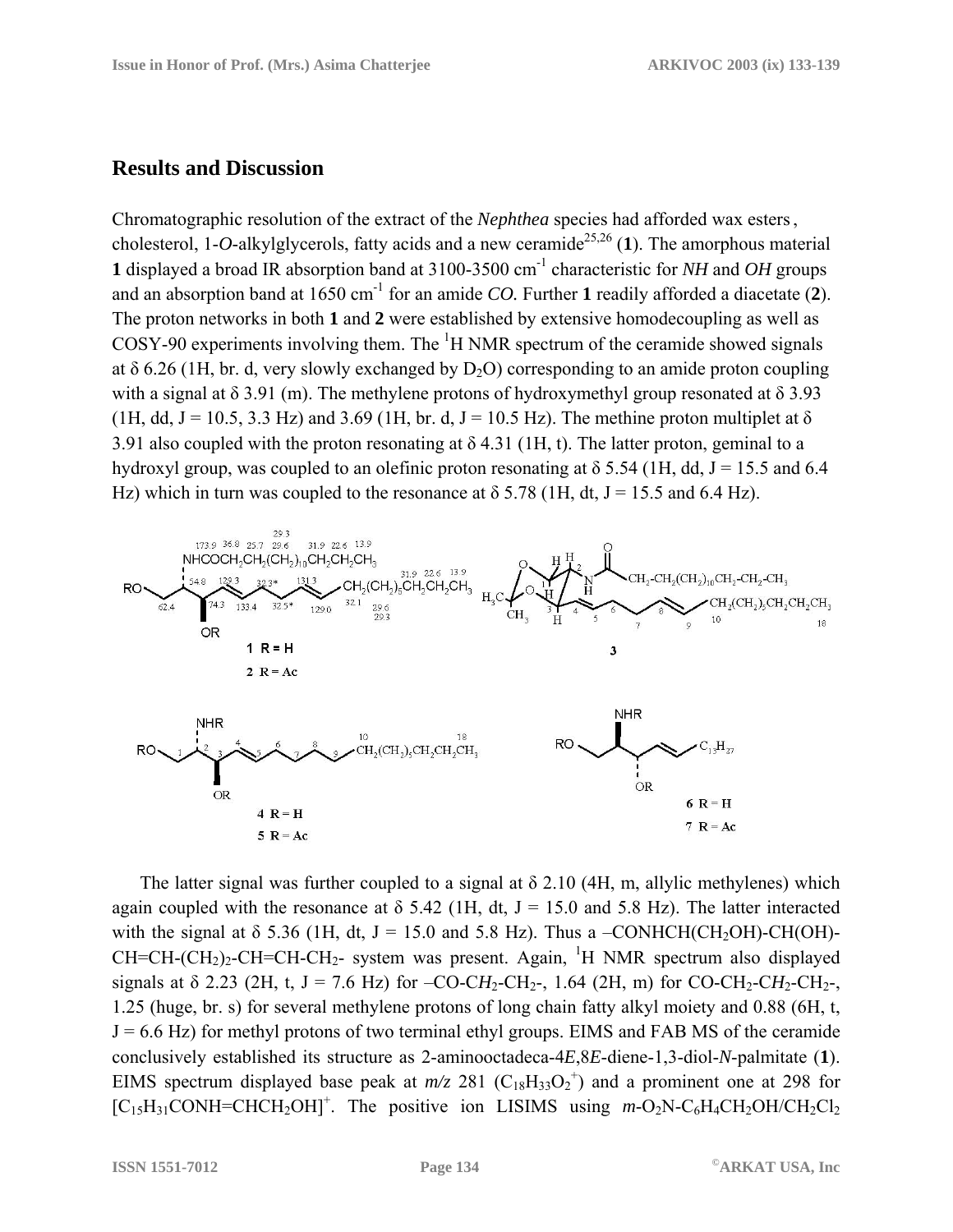matrix in presence of Na<sup>+</sup> displayed ion peaks at  $m/z$  558.6, 536.6, 520.5 and 518.6 corresponding to  $(MNa)^{+}$ ,  $(MH)^{+}$ ,  $(M-CH_3)^{+}$ ,  $(MH-H_2O)^{+}$  ions respectively. Again negative ion LISIMS using  $m$ -O<sub>2</sub>N-C<sub>6</sub>H<sub>4</sub>CH<sub>2</sub>OH/CH<sub>2</sub>Cl<sub>2</sub> matrix showed ion peak at  $m/z$  534.1 for (M-H)<sup>-</sup> ion.

For conclusive carbon signal assignments (displayed around structure 1) one-bond <sup>13</sup>C-<sup>1</sup>H correlation studies were made. X-H correlation spots between (i)  $\delta_c$  13.9 and  $\delta_H$  0.88 (t, H<sub>3</sub>-16' and H<sub>3</sub>-18), (ii)  $\delta_C$  22.6 and  $\delta_H$  1.25 (m, H<sub>2</sub>-15' and H<sub>2</sub>-17), (iii)  $\delta_C$  25.7 and  $\delta_H$  1.64 (m, H<sub>2</sub>-3'), (iv)  $\delta_c$  29.3 and 29.6 and  $\delta_H$  1.25 (m, several methylene protons), (v)  $\delta_c$  31.9 and  $\delta_H$  1.25 (m, H<sub>2</sub>-14' and H<sub>2</sub>-16), (vi)  $\delta$ <sub>C</sub> 32.1 and  $\delta$ <sub>H</sub> 1.95 (m, H<sub>2</sub>-10), (vii)  $\delta$ <sub>C</sub> 32.3 and 32.5 and  $\delta$ <sub>H</sub> 2.10 (m, H<sub>2</sub>-6 and H<sub>2</sub>-7), (viii)  $\delta_c$  36.8 and  $\delta_H$  2.23 (t, H<sub>2</sub>-2'), (ix)  $\delta_c$  54.8 and  $\delta_H$  3.91 (m, H-2), (x)  $\delta_c$  62.4 and  $δ_H$  3.63 and 3.93 (br. d and dd respectively, H<sub>2</sub>-1), (xi)  $δ_C$  74.3 and  $δ_H$  4.31 (t, H-3), (xii)  $δ_C$  129.0 and 129.3 and  $\delta_H$  5.36 and 5.54 (dt each, H-9 and H-4 respectively), (xiii)  $\delta_C$  131.3 and  $\delta_H$  5.42 (dt, H-8) and  $\delta_c$  133.4 and  $\delta_H$  5.78 (dt, H-5) in the <sup>13</sup>C-<sup>1</sup>H correlation spectrum established the structure **1** for the ceramide.

Relative stereochemistry of the chiral centers at C-2 and C-3 in ceramide **1** was derived from detailed NMR spectral studies on the acetonide<sup>25,26</sup> (3) obtained by treatment of 1 with dry acetone and anhydrous CuSO4. A fairly large coupling constant (8.7 Hz) between H-2 and H-3 in acetonide immediately established the *erythro* configuration at C(2)-C(3) unit of acetonide **3** and hence in the parent ceramide **1**.

The proton resonance assignments for the acetonide **3** were supported from its homodecoupling experiment. Irradiation of the doublet for  $\geq$ NH at  $\delta$  5.01 simplified the multiplet at δ 3.79 for H-2. Decoupling of the signal at δ 4.08 (1H, dd, H-3) clearly collapsed the signal at δ 5.44 (dd, H-4) to a doublet. Again irradiation of the signal at δ 3.79 (1H, m, H-2) affected the signals at  $\delta$  3.65 (1H, t, H<sub>ax</sub>-1) and 4.00 (1H, dd, H<sub>eq</sub>-1). Further irradiation of the triplet signal at δ 3.65 (Hax-1) affected both the signals at δ 4.00 (dd) and 3.79 (m). Decoupling of the signal at δ 2.09 (4H, m, H<sub>2</sub>-6 and H<sub>2</sub>-7) simplified signals at  $\delta$  5.74 (1H, dt, H-5) and 5.39 (1H, m, H-8).

It is documented<sup>28</sup> that D-sphingosine i.e. *trans*-2-aminooctadeca-4-ene-1,3-diol (4),  $[\alpha]_D$  – 2.8° (CHCl<sub>3</sub>) and triacetate **5**,  $[\alpha]_D -11.4$ ° (CHCl<sub>3</sub>) possess 2*S*,3*R-erythro-configuration while L*sphingosine (6),  $\lceil \alpha \rceil_D$  +2.8° (CHCl<sub>3</sub>) and its triacetate 7,  $\lceil \alpha \rceil_D$  +12.1° (CHCl<sub>3</sub>) have 2*R*,3*Serythro*-configuration. The ceramide **1**,  $\alpha|_{D} - 4.0^{\circ}$  (CHCl<sub>3</sub>) isolated by present investigators and its diacetate **2**,  $[\alpha]_D$  -10.6° (CHCl<sub>3</sub>) possess similar functionalities as in **4** and **5** and also they exhibited similar optical rotation (levorotatory). Thus the ceramide from the soft coral belongs to the D-(2*S*,3*R*)-*erythro* series having the stereostructure **1** and accordingly its acetate has the structure **2**.

The isolation and structure elucidation of the ceramide D-*erythro*-2-aminooctadeca-4*E*,8*E*diene-1,3-diol-*N*-palmitate as a new metabolite from the soft coral *Nephthea* sp. were presented elsewhere.25,26 Subsequently the *dextro* (L) variety of the ceramide **1** has been reported from the sea anemone *Paracondylactis indicus*29,30 and the *levo* variety from a gorgonian *Acabaria undulata*<sup>30</sup>. This is, however, the first report of the occurrence of a ceramide in soft coral of the genus *Nephthea*.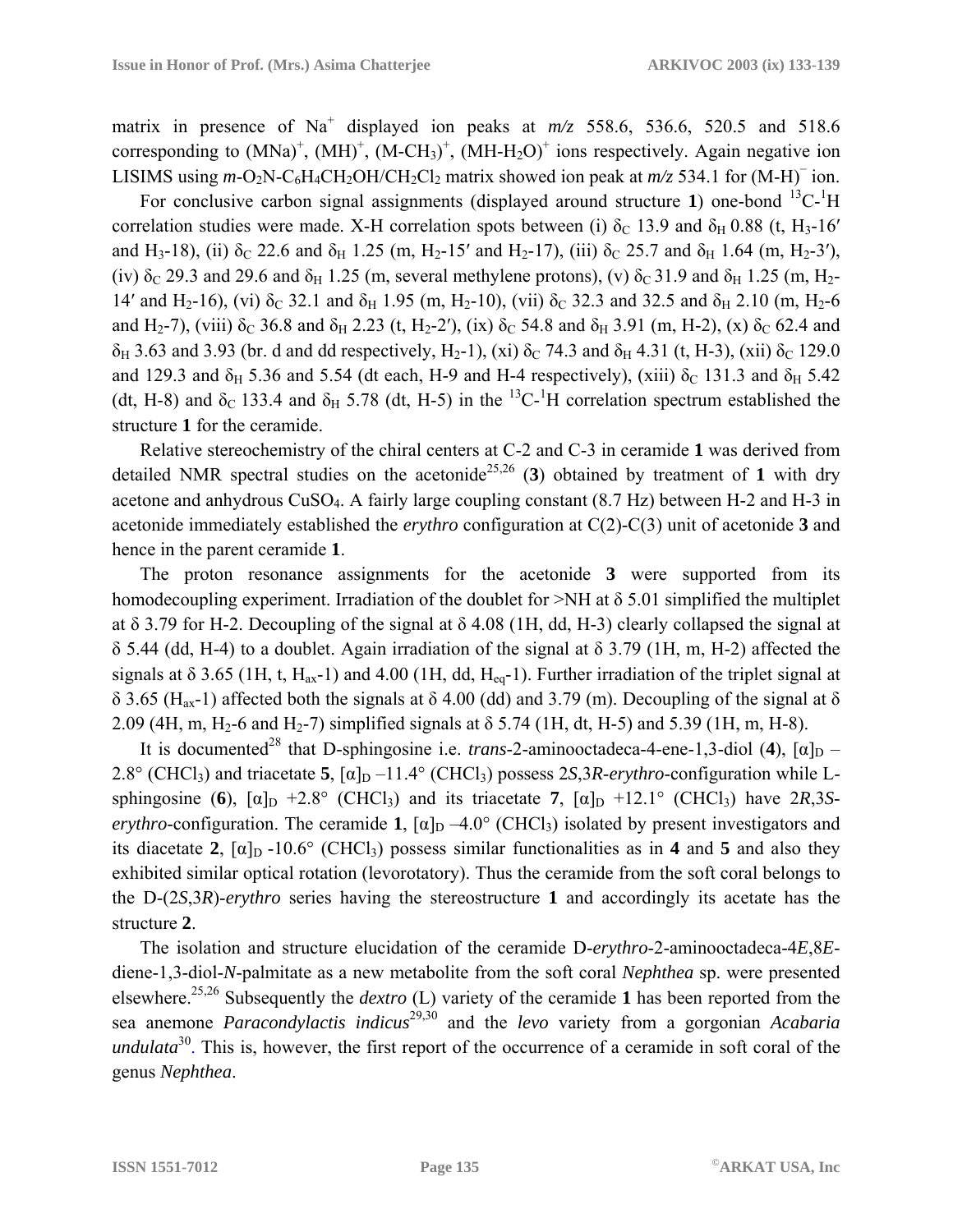## **Experimental Section**

**General Procedures.** Column chromatography was carried out with silica gel (60-120 mesh) and tlc was performed on silica gel G plates. IR spectra (KBr) were recorded on a Perkin Elmer 782 spectrophotometer. All NMR spectra were recorded on a Bruker AM 300L supercon spectrometer equipped with ASPECT 3000 computer fitted with an array processor using programme version DISR87.1 or DISR94.1 in CDCl<sub>3</sub> as solvent at 300.13 MHz for proton and at 75.47 MHz for carbon. The chemical shifts values are in δ (ppm) downfield from TMS. Standard procedures were used for two-dimensional NMR experiments. Optical rotations were measured in a Perkin Elmer M241 electronic polarimeter in CHCl<sub>3</sub> at  $25 \text{ °C}$ . Gas chromatographic experiments were done with Hewlett Packard Model M5890, Series II gas chromatograph fitted with a Hewlett Packard integrator M3394A using appropriate experimental conditions. Mass spectra were taken in a Hitachi RMU 6L spectrometer operating at 70 eV.

**Animal material.** The soft coral *Nephthea* sp. (Phyllum : Cnidaria, Class : Anthozoa, Order: Alcyonacea, Family: Nephthidae) was collected from the Bay of Bengal about 20-30 km off coast from Digha (latitude 21°37′ N, longitude 87°31′30″ E; about 180 km west of Kolkata), West Bengal and stored in a freezer until extraction.

**Extraction and isolation.** The raw organism (10 kg) frozen in liquid  $N_2$  was crushed mechanically, treated with CH<sub>2</sub>Cl<sub>2</sub>-MeOH (1:1) (10L) and kept at  $\sim$  5 °C for 15 days. Organic solvent and water from the liquid phase collected by filtration were removed under reduced pressure. Column chromatography of the extracted material and subsequent preparative TLC of the appropriate fractions afforded wax esters, cholesterol, 1-*O*-alkyl-glycerol, fatty acids and ceramide (1). First four components were characterized from their spectral  $\rm (IR, H and H^3C)$ NMR) properties and similarity with the data for those isolated from *Cavenularia* sp.<sup>27</sup>

**Wax esters (Fatty ester of fatty acids)<sup>27</sup>.** Colourless semisolid mass (105 mg),  $R_f$  0.8 in light petrol-chloroform (20:80). Wax esters fraction was hydrolyzed under basic condition to the acid and alcohol parts. Acid part was converted to methyl ester (FAME) by treatment with  $CH<sub>2</sub>N<sub>2</sub>$  and the alcohol part to acetate (FAAC). Gas chromatography of FAME over a 1.8 m x 2mm glass column of 10 % DEGS in liquid phase supported on 80-100 mesh chromosorb W (HP) isothermally at 196 °C employing inlet temperature at 250 °C, FID detector at 250 °C and nitrogen flow rate at 30 ml per minute. FAME was composed mainly of methyl esters of palmitic acid (19.4%), stearic acid (14%), eicosanoic acid (5.2%), tricosanoic acid (5.7%), tetracosanoic acid (3.5%) as well as of 16:1ω9-hexadecenoic acid (9.4%), 18:1ω9-octadecenoic acid, 18;3ω3 octadecatrienoic acid and/or eicosanoic acid (4.6%) along with small amounts (< 2% each) of some other saturated and unsaturated fatty acids. Again from GC analysis over a glass column (1.8 m x 2mm) of 3% OV 17 in liquid phase supported on 80-100 mesh chromosorb W (HP) in gradient fashion (180-330 °C) with increase of temperature at the rate of 10 °C per minute, employing inlet temperature 350 °C, detector at 380 °C and flow rate of  $N_2$  at 30 ml per minute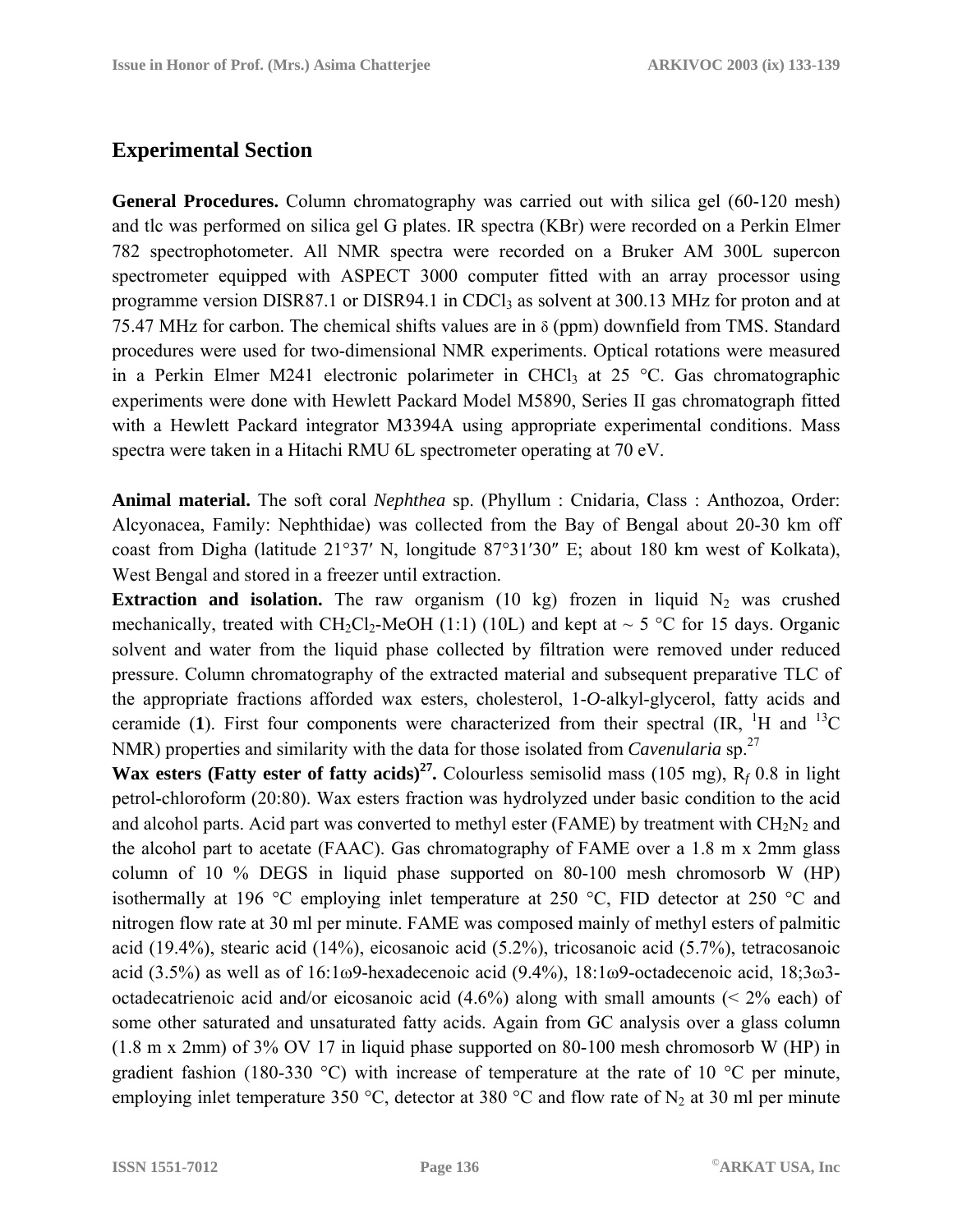FAAC fraction was found to be consisted mainly of the acetates of hexadecanol (27.7%), heptadecanol (8.6%), octadecanol (43.4%), small amounts of tetradecanol (2.1%), hexadecenol  $(3.0\%)$ , eicosanol  $(2.0\%)$ , hexacosanol  $(2.4\%)$  and of traces  $(1.5\%$  each) of a few other saturated fatty alcohols.)

**D(-)-2S,3R-2-Aminooctadeca-4E,8E-diene-1,3-diol-***N***-palmitate (1).** Colourless amorphous mass (60 mg), C<sub>34</sub>H<sub>65</sub>NO<sub>3</sub>, R<sub>f</sub> 0.6 in CHCl<sub>3</sub>-MeOH (90:10);  $\lbrack \alpha \rbrack_{D}$  –6.8° (*c* 0.21, MeOH);  $\lbrack \alpha \rbrack_{D}$  – 4.0° (*c* 0.32, CHCl3); IR: νmax 3500-3100, 2960, 2930, 2860, 1650, 1630, 1550, 1470, 1380, 1060 and 970 cm-1;  $\delta_H$  6.26 (1H, d, J = 7.0 Hz, NH), 5.78 (1H, dt, J = 15.5 and 6.4 Hz, H-5), 5.54  $(1H, dd, J = 15.5$  and 6.4 Hz, H-4), 5.42 (1H, dt, J = 15.0 and 5.8 Hz, H-9), 5.36 (1H, dt, J = 15.0) and 5.8 Hz, H-8), 4.31 (1H, m, H-3), 3.93 (1H, dd, J = 10.5, 3.3 Hz, H<sub>A</sub>-1), 3.91 (1H, m, H-2), 3.69 (1H, br d, J = 10.5 Hz, H<sub>B</sub>-1), 2.23 (2H, t, J = 7.6 Hz, H<sub>2</sub>-2'), 2.10 (4H, m, H<sub>2</sub>-6 and H<sub>2</sub>-7), 1.95 (2H, m, H<sub>2</sub>-10), 1.64 (2H, m, H<sub>2</sub>-3'), 1.25 (huge, br s, *x* CH<sub>2</sub>) and 0.88 (6H, t, J = 6.6 Hz, 2 x –CH2CH3); *m/z* 535 (< 1%), 534 (< 1), 517 (2), 504 (1), 486 (1), 368 (1.5), 366 (2), 352 (3), 351 (3), 337 (1), 320 (2), 299 (8), 298 (45), 281 (100), 280 (10), 262 (6), 250 (10), 239 (5) and 238  $(4)$ .

**Cholesterol<sup>27</sup>.** White crystalline solid (20 mg), m. p.147  $\circ$  (CHCl<sub>3</sub>-petrol), R<sub>f</sub> 0.5 in CHCl<sub>3</sub>-MeOH (98:2);  $\lceil \alpha \rceil_{\text{D}}$  + 38° (*c* 0.32, CHCl<sub>3</sub>).

**1-O-Alkylglycerol<sup>27</sup>**. Colourless semisolid mass (28 mg);  $R_f$  0.4 in CHCl<sub>3</sub>-MeOH (95:5) consisted mainly of saturated long chain alkyl units with traces of unsaturated ones.

**Fatty acids.** White solid (32 mg),  $R_f$  0.4 in CHCl<sub>3</sub>-MeOH (90:10), consisted mainly of saturated long chain alkyl units with traces of unsaturated ones.

**Acetylation of ceramide.** Acetylation of ceramide  $1(25 \text{ mg})$  with Ac<sub>2</sub>O (0.5 ml) and pyridine (0.5 ml) followed by usual work-up afforded a crude acetate which was purified by column chromatography to yield the diacetate 2 (20 mg) as an amorphous powder,  $C_{38}H_{69}NO_5$ ,  $R_f \sim 0.5$  $(CHCl_3-MeOH, 98:2); [α]_D^{25} -10.6° (c 0.14, CHCl_3); IR : v<sub>max</sub> (KBr) 3320,$ 2960,2860,1740,1665, 1550, 1480, 1380, 1280, 1245, 1035 and 970 cm<sup>-1</sup>;  $\delta_H$  5.77 (1H, dt, J = 15.2, 6.3 Hz, H-5), 5.62 (1H, d, J = 9.0 Hz,-CON*H*-CH), 5.43 (1H, dd, J = 15.2 and 6.4 Hz, H-4), 5.40 (1H, m, H-8), 5.33 (1H, dt, J = 14.8 and 5.3 Hz, H-9), 5.28 (1H, t, J = 6.4 Hz, H-3), 4,45 (1H, m, H-2), 4.30 (1H, dd, J = 11.5 and 6.7 Hz, H<sub>a</sub>-1), 4.03 (1H, dd, J = 11.5 and 3.8 Hz, H<sub>b</sub>-1), 2.17 (2H, t, J = 7.4 Hz, H<sub>2</sub>-2'), 2.06 (6H, s, 2 x OCOCH<sub>3</sub>), 2.06 (4H, m, H<sub>2</sub>-6 and H<sub>2</sub>-7), 1.95 (2H, m, H<sub>2</sub>-10), 1,60 (2H, m, H<sub>2</sub>-3'), 1.25 (huge, br. s, *x* CH<sub>2</sub>), 0.88 (6H, t, J = 6.9 Hz, 2 x  $CH<sub>2</sub>CH<sub>3</sub>$ ).

**Acetonide 3.** The crude 1 (20 mg) in dry acetone (10 ml) was treated with anhydrous  $CuSO<sub>4</sub>$ (150 mg) and the mixture was allowed to stand at room temperature for about 24 hours. Concentrated organic layer was subjected to preparative tlc separation using CHCl<sub>3</sub> as developer. Acetonide **3.** was obtained in fairly pure state as glassy mass  $(12 \text{ mg})$ ;  $C_{37}H_{61}NO_3$ ;  $R_f$  0.5 (CHCl3); IR : νmax 3400, 2960, 2920, 2840, 1650, 1560, 1550, 1470, 1400, 1370, 1210, 1160, 1090 and 970 cm<sup>-1</sup>;  $\delta_H$  5.74 (1H, dt, J = 15.2 and 5.7 Hz, H-5), 5.44 (1H, dd, J = 15.2 and 7.2 Hz, H-4), 5.41 (1H, m, H-9), 5.39 (1H, m, H-8), 5.01 (1H, d, J = 7.8 Hz, -CHN*H*CO-), 4.08 (1H, dd,  $J = 8.7$  and  $8.2$  Hz, H-3), 4.00 (1H, dd,  $J = 11.0$  and 5.1 Hz, H<sub>eq</sub>-1), 3.79 (1H, m, H-2), 3.65 (1H,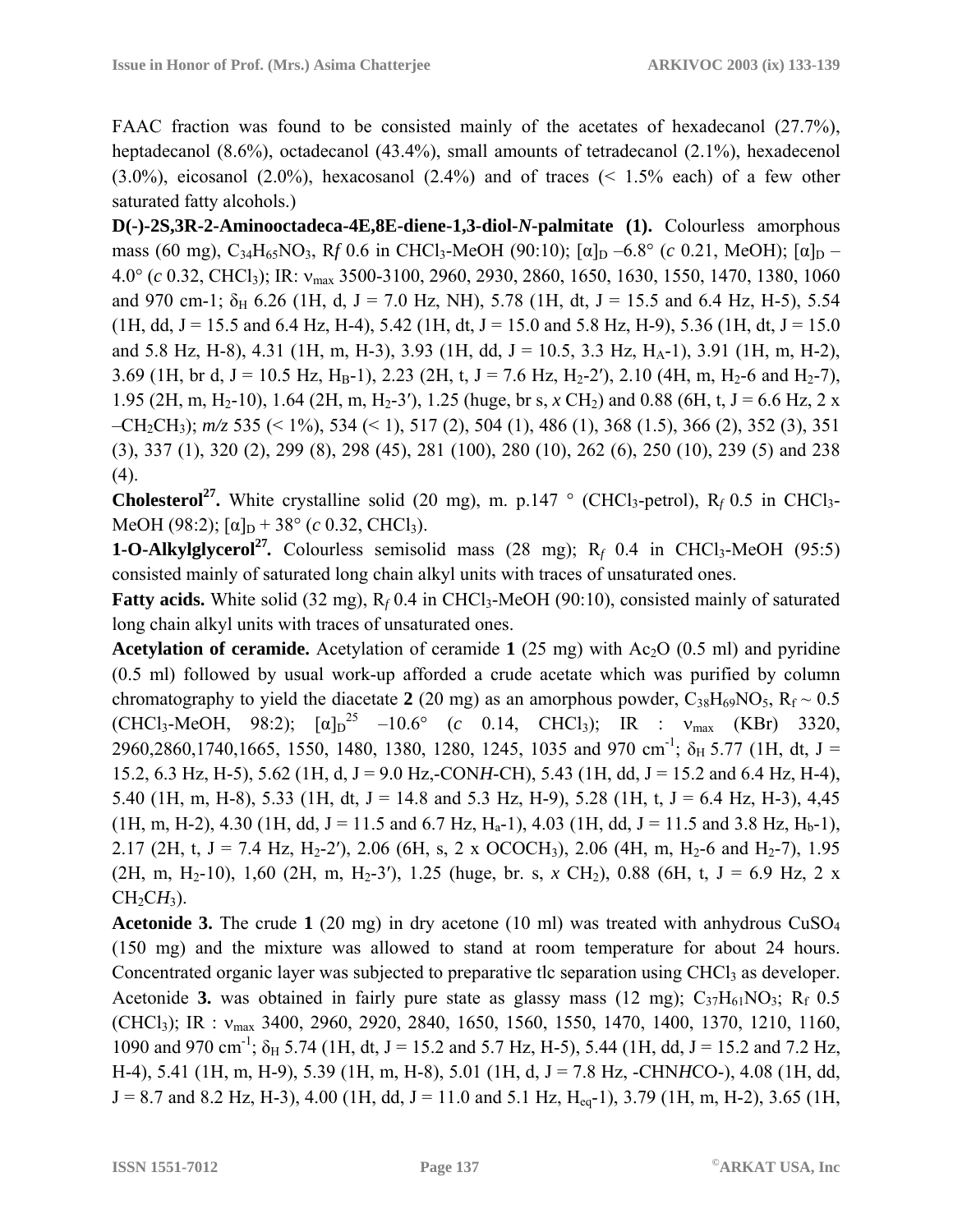t, J = 10.1 Hz, H<sub>ax</sub>-1), 2.12 (2H, t, J = 6.9 Hz, H<sub>2</sub>-2'), 2.09 (4H, m, H<sub>2</sub>-6 and H<sub>2</sub>-7), 1.96 (2H, m, H<sub>2</sub>-10), 1.42 and 1.38 [3H each, s, -O-C(CH<sub>3</sub>)<sub>2</sub>-O-], 1.25 (huge, br. s, *x* CH<sub>2</sub>), 0.88 (H<sub>3</sub>-18 and  $H_3-16'$ ).

## **Acknowledgments**

The authors thank Professor W. Wiegrebe, Department of Pharmacy, University of Regensburg, Germany for mass spectra, Professor A. Ghosh, Chemistry Department, Bose Institute, Kolkata 700009, India for GC analyses, Dr. B. P. Halder, Zoological Survey of India, Kolkata 700 016, India for identifying the specimen and the Director, CDRI, Lucknow, India for providing the results of bioactivity studies.

## **References and Notes**

- 1. This paper is dedicated to Professor (Mrs.) Asima Chatteriee to mark her 85<sup>th</sup> birthday and in recognition of her outstanding contribution to the chemistry of terrestrial natural products.
- 2. Blunt, J. W.; Copp, B. R.; Munro, M. H. G.; Northcote, P. T.; Prinsep, M. R. *Nat. Prod. Rep*. **2003**, *20*, 1.
- 3. Bowden, B. F.; Coll, J. C.; Mitchell, S. J. *Aust. J. Chem*. **1980**, *33*, 1833.
- 4. Rao, M. R.; Sridevi, K. V.; Venkatesham, U.; Rao, T. R.; Lee, S. S.; Venkateswarlu, Y. *J. Chem. Res. (S)* **2000**, 245.
- 5. Ahond, A.; Bowden, B.F.; Coll, J.C.; Fourneron, J. D.; Mitchell, S. J. *Aust. J. Chem*. **1981**, *34*, 2657.
- 6. Anjaneyulu, A. S. R.; Prakash C.V. S. *Indian J. Chem*. **1995**, *34B*, 32.
- 7. Handayani, D.; Edrada, R. A.; Prokasch, P.; Wray, V.; Witte, L.; van Ofwegen, L.; Kunzmann, A. *J. Nat. Prod*. **1997**, *60*, 716.
- 8. Duh, C. -Y.; Wang, S. -K.; Weng, Y. –L; Chiang, M.-Y.; Dai, C.-F. *J. Nat. Prod*. **1999**, *62*, 1518.
- 9. Koren-Goldshlager, G.; Klein, P.; Rudi, A.; Benayahu, Y.; Schleyer, M.; Kashman, Y. *J. Nat. Prod*. **1996**, *59*, 262.
- 10. Roy, A. K.; Dutta, P. K.; Das, T.; Bhattacharyya, P.; Barua, A. K.; Patra, A.; Acharyya, A. *J. Nat. Prod*. **1991**, *54*, 854.
- 11. Ma, L. B.; Hong, S. L.; Tu, G. Z.; Zhai, G.; Zeng, L. M.; Wang, G. Y. S.; Li, F. Y.; Zhong, Y. L. *Acta Chim. Sinica* **1993**, *51*, 167.
- 12. Fu, J. *Hugnan Liagong Daxue Xuebao, Ziran Kexueban* **1994**, *22*, 102; *Chem. Abstr*. **1994**, *121*, 226700g.
- 13. Duh, C. -Y.; Wang, S. -K.; Chu, M. -J.; Sheu, J.-H. *J. Nat. Prod*. **1998**, *61*, 1022.
- 14. Rao, M. R.; Venkatesham, U.; Venkateswarlu, Y. *J. Nat. Prod*. **1999**, *62*, 1584.